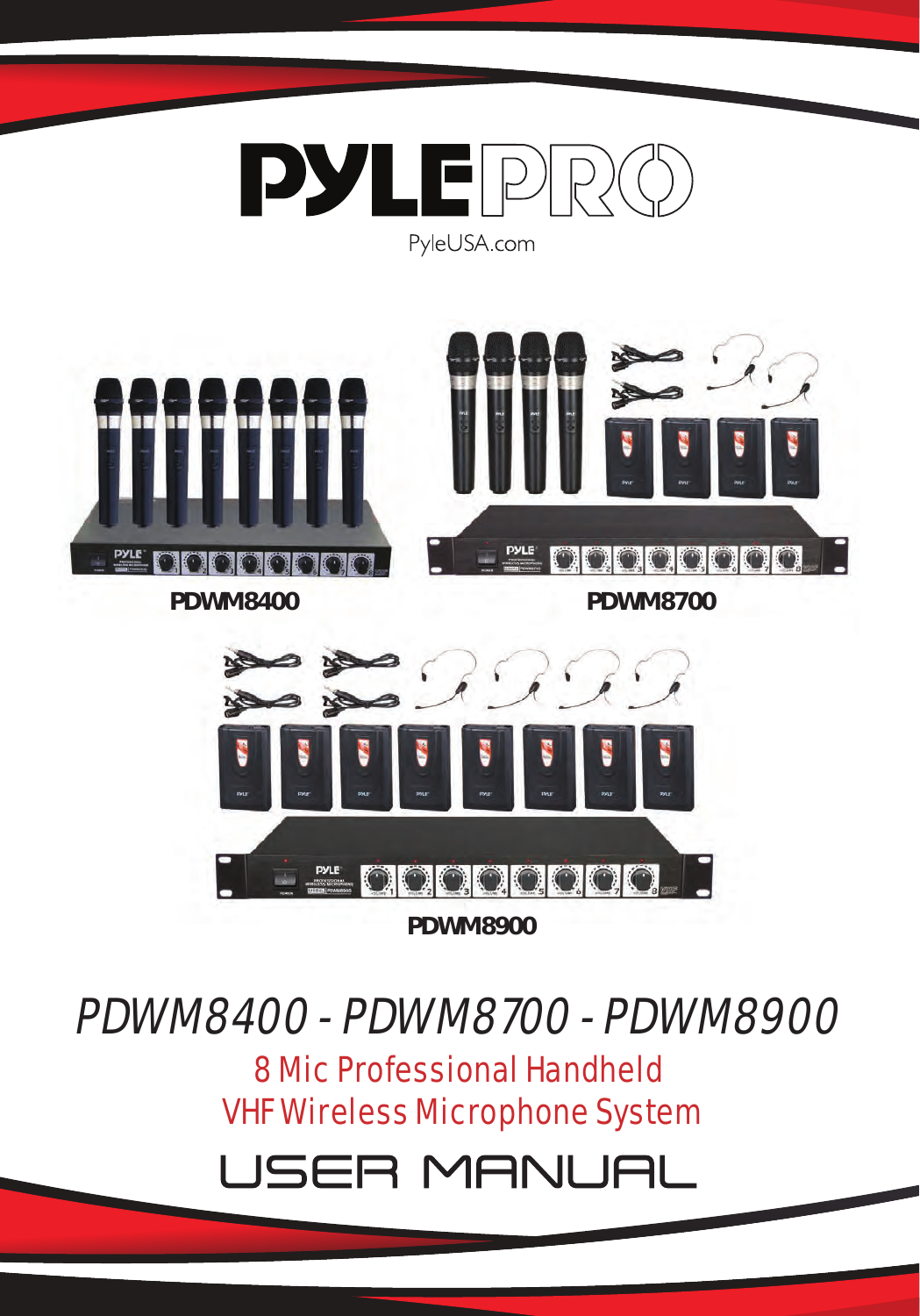### *FOREWORD*

**Please read these instructions carefully before operating this product and retain them for future reference.**

### *MAIN FEATURES*

- Uses multilevel high frequency and midfrequency narrowband filters to avoid interference.
- Quartz crystal oscillating circuits guarantee a steady frequency.
- Audio compression and expansion technology to increase the dynamic range and lower feedback.
- Uniform cardioid pickup pattern isolates the main sound source –your voice and minimizes background noise
- Effective, built-in spherical wind and pop filter
- Longest operating distance: ~100 yards.
- Best effective distance: ~50 yards.

# *CAUTIONS*

- 1. Ensure the host receiver has a solid connection with the microphone before use.
- 2. Do not drop, throw, or otherwise damage your equipment to ensure its longevity.
- 3. Keep away from water this microphone is not waterproof
- 4. Keep away from electromagnetic fields, high voltage power sources, and large metal objects.
- 5. Switch off the transmitter when changing the battery
- 6. Take out the battery if you do not plan on using the microphone for a long time.
- 7. Unplug the receiver if you do not plan on using it for a long time.
- 8. This equipment is not user-repairable. Contact the manufacturer if equipment fails.
- 9. Warranty repairs must be carried out by a PYLEUSA Authorized Service Centre. Warranty cover will be void, even if a repair has been attempted by any unauthorized service centre. PYLEUSA shall not be liable for reimbursements, claims and damages that may result from the unauthorized repair of the product.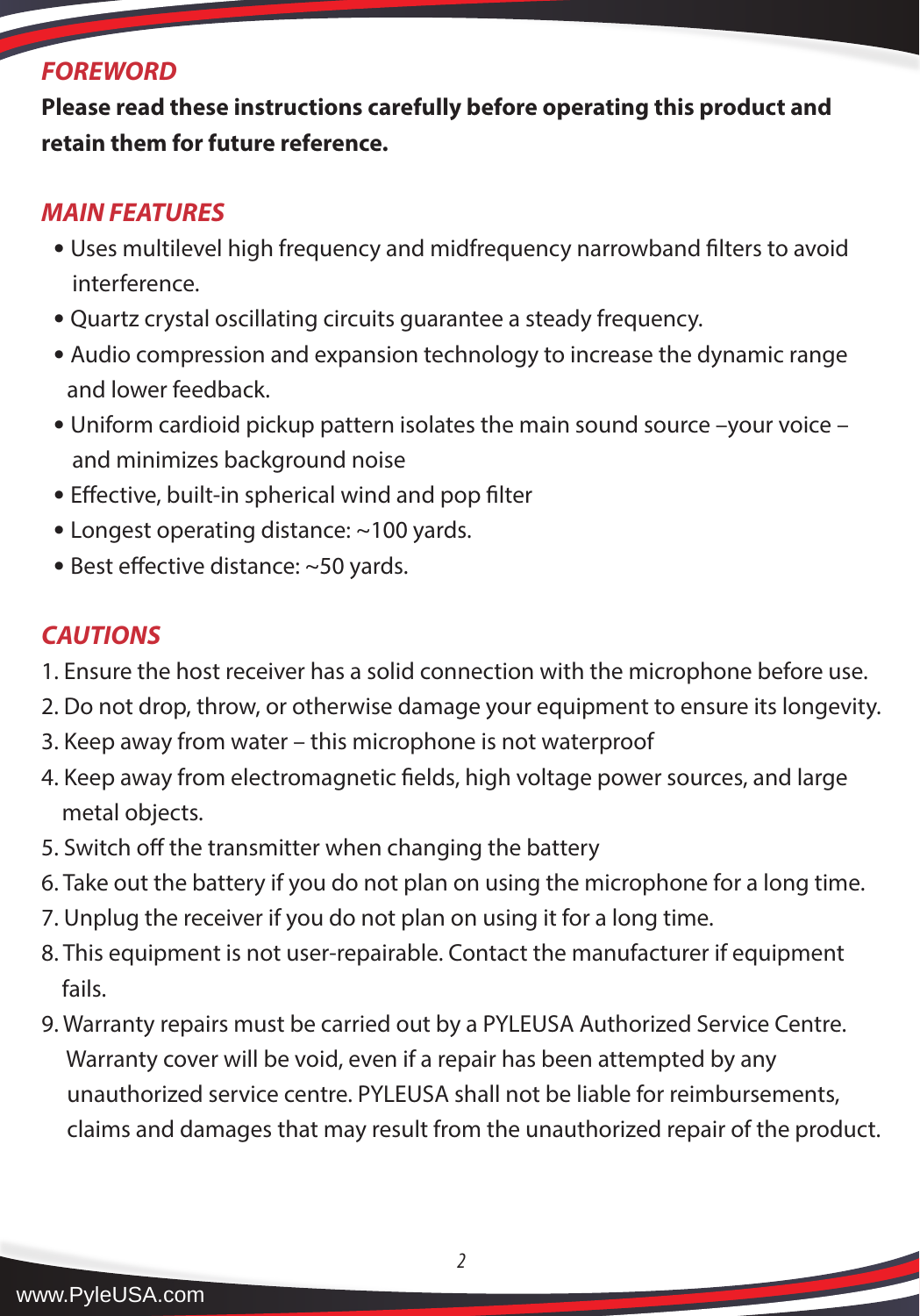### *UNIT SPECIFICATION*

| Modulation | FM            |
|------------|---------------|
| T.H.D      | $-0.8\%$      |
| Distance   | 50-100M       |
| Temperture | $14 - 131$ °F |

## *RECEIVER*

| Sensitivity       | 10UV/40DB emf    |
|-------------------|------------------|
| Removing weight   | 50 <sub>ms</sub> |
| Audio output      | 0-0.35Vp-p 5k    |
| Output connection | 6.3 mm plug      |
| Power supply      | $DC:12-17V$      |

### *HANDHELD TRANSMITTER*

| Radio output power         | $>20$ mW             |
|----------------------------|----------------------|
| Antenna                    | Hide inside          |
| Pre-weight                 | 50 uS                |
| Cartridge                  | Moving dynamic coil  |
| <b>Battery consumption</b> | $<$ 30 $mA$          |
| <b>Battery life</b>        | 8 H time of duration |
| Temperature range          | 14-131°F             |

### *BODY PACK TRANSMITTER*

| Radio output power         | >20mW                                  |
|----------------------------|----------------------------------------|
| Carrying frequency         | below the min. carrying frequency 40dB |
| Pre-weight                 | 50 uS                                  |
| Cartridge                  | condenser                              |
| <b>Battery consumption</b> | $<$ 30 $mA$                            |
| <b>Battery life</b>        | 8 H time of duration                   |
| Temperature range          | $14 - 131$ °F                          |

<u> Listen de la contrata de la contrata de la contrata de la contrata de la contrata de la contrata de la contrata de la contrata de la contrata de la contrata de la contrata de la contrata de la contrata de la contrata de </u>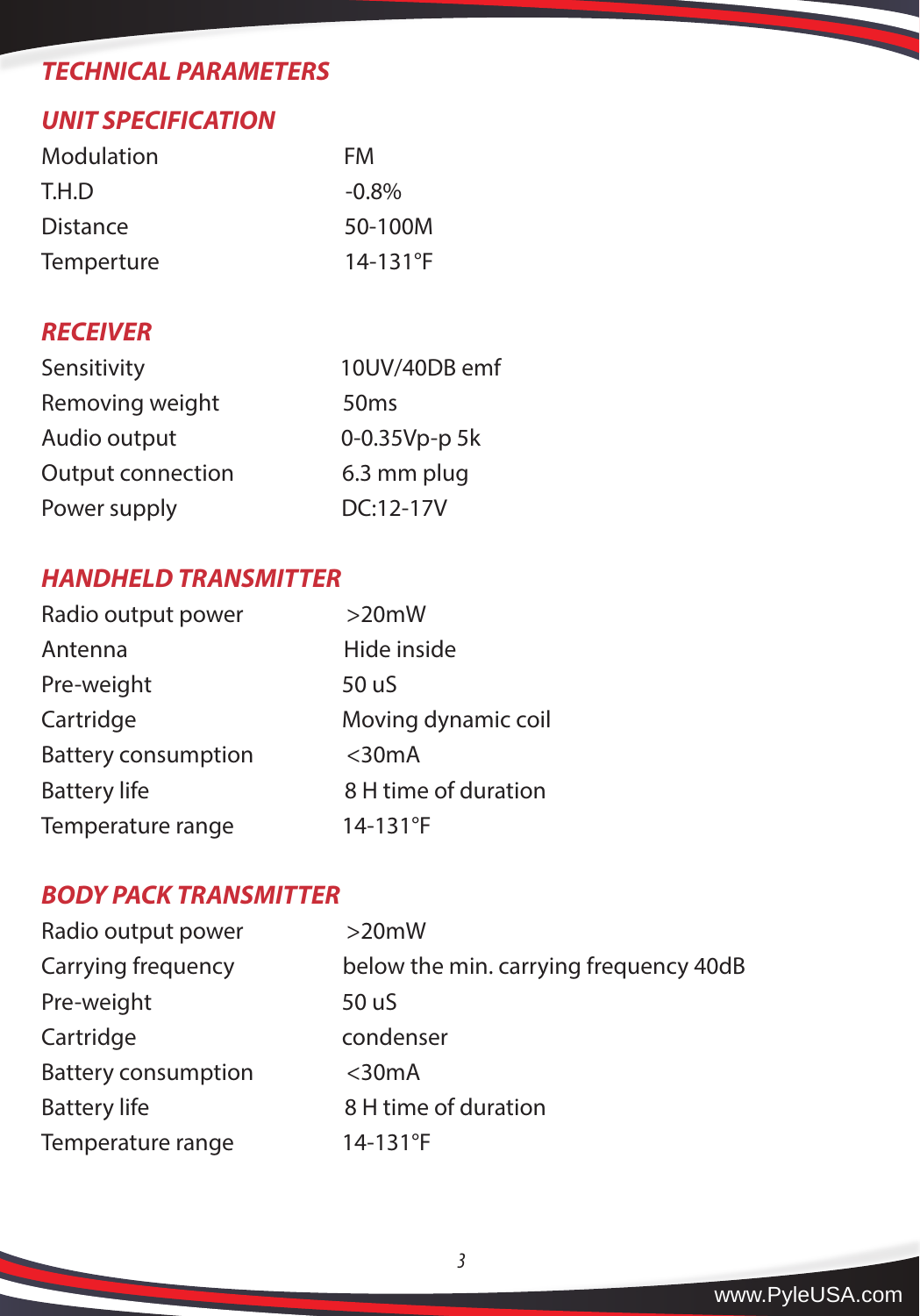### **WIRELESS MEETING MICROPHONE**

The light on the microphone indicates that the battery has power and that the microphone is functioning.

| Power Supply                | DC9V                  |
|-----------------------------|-----------------------|
| <b>Power Consumption</b>    | $<$ 35mA              |
| S/N Ratio                   | >90dB                 |
| Channel Interference Ratio  | >80dB                 |
| Dynamic Range               | >80dB                 |
| T.H.D                       | $<3\%$                |
| Cartridge                   | Condenser noise proof |
| Polarity                    | Uni-direction         |
| Sensitivity of Transmission | $-47 \pm 3$ dB @1KHz  |
| Temperture                  | $14 - 131$ °F         |
|                             |                       |



www.PyleUSA.com

3. Switch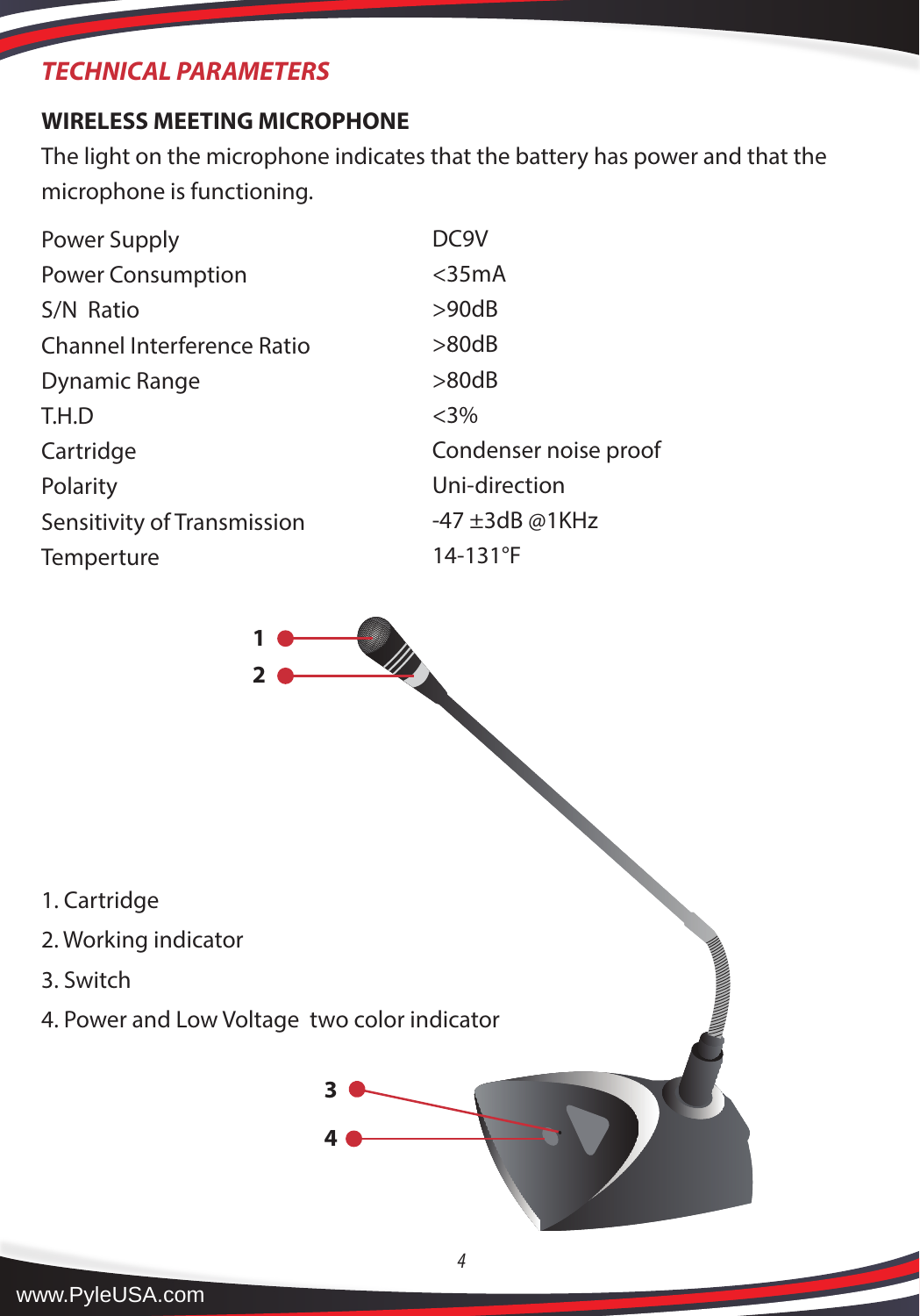## **HANDHELD TRANSMITTER**

(1)

3

- 1. Grill
- 2. Power switch
- 3. Power light
- 4. Low voltage indicator
- 5. 9V Battery
- 6. Battery cover

### **LAVALIER TRANSMITTER**



### **OPERATION**

- 1. Please put the battery in the battery case correctly with right poles
- 2. Switch **ON**
- 3. Please take out the battery and switch it **OFF** if you will not use it.
- 4. Change the battery when the low voltage light is on.

*5*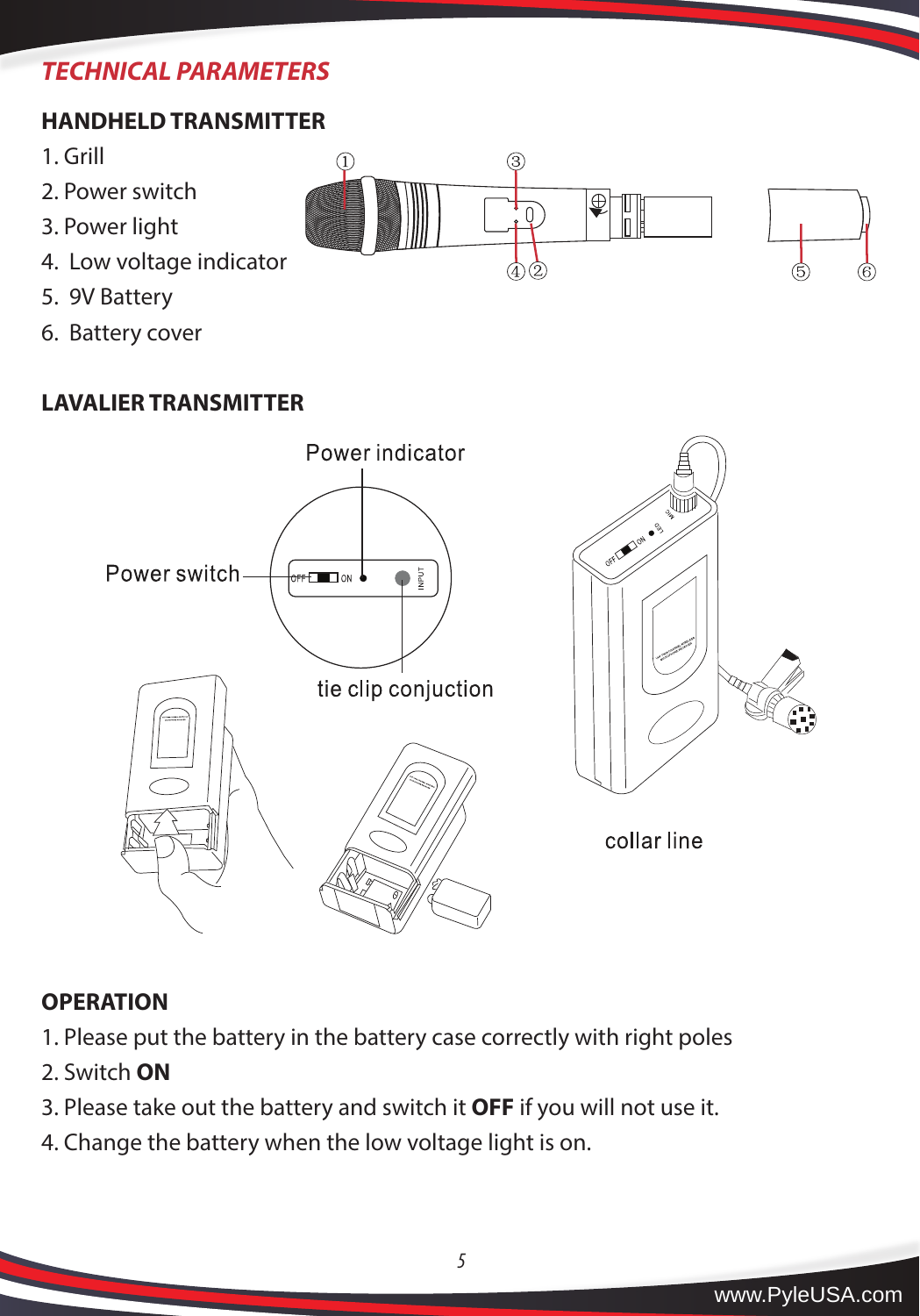# **FRONT PANEL**



- 1. Power Switch
- 2. Power Indicator
- 3. Volume Control
- 4. Receiving Indicator

#### **BACK PANEL**



- 1. Antenna
- 2. Audio Output
- 3. Mixed-Balance Output
- 4. Balanced Output
- 5. DC Power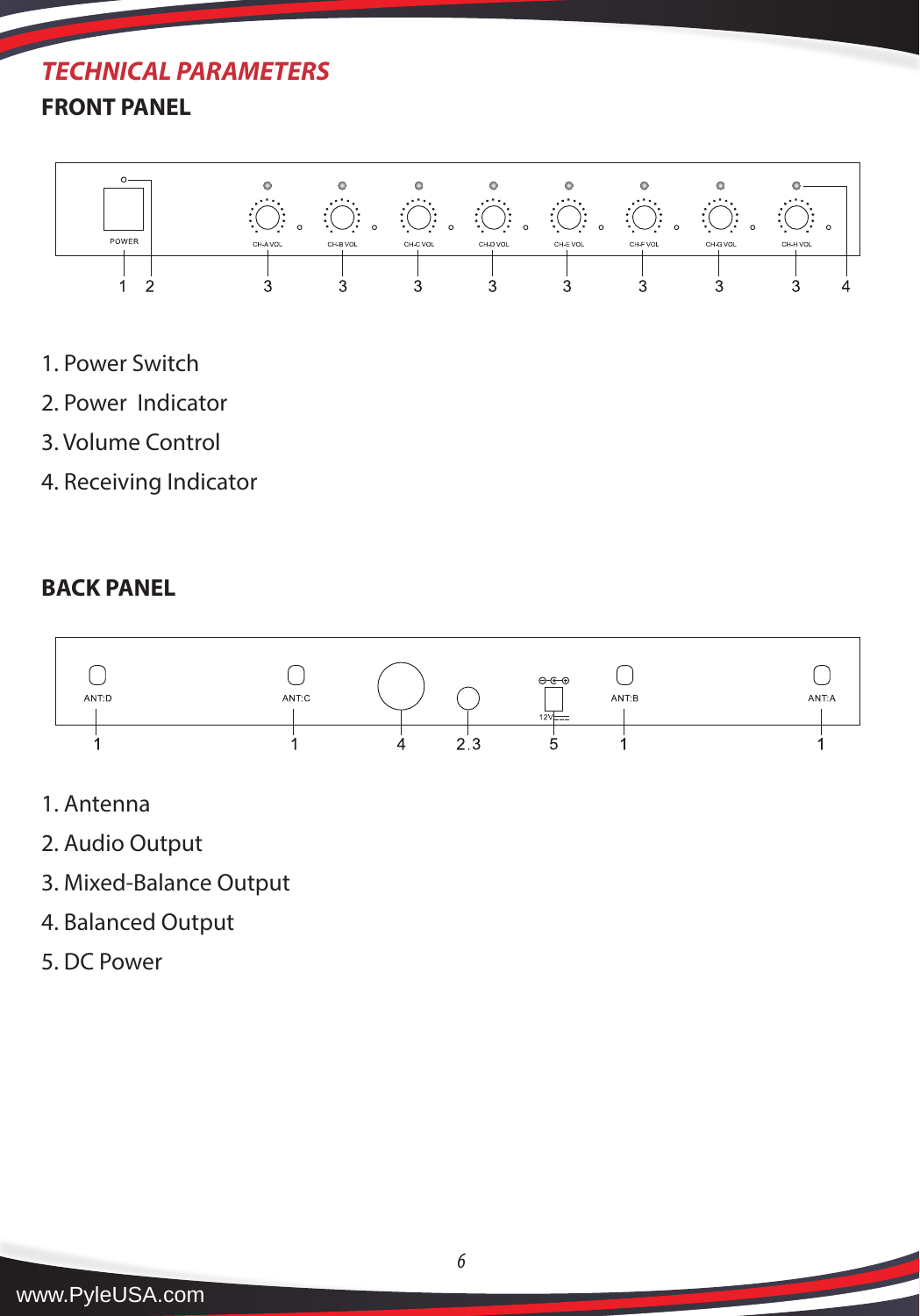#### *SYSTEM*

#### **OPERATION**

- 1. Please take note of the following workflow diagram for reference on connecting this machine.
- 2. Make sure your system is set to the correct power (110 V). Then set the volume of your sound equipment.
- 3. Adjust the mix so that the users of MIC 1 and MIC 2 sounds good together.
- 4. Unplug the machine if you will not be using it for a long time.

### **SYSTEM CONNECTION FLOW DIAGRAM**



- Keep the machine at least 3 feet above the ground and 3 feet away from walls.
- Pull the antenna upright.
- Your equipment will operate best if there is no physical barrier between the microphone and the receiving antenna.
- Keep the receiver away from digital equipment, such as CD players, computers, or other radio equipment.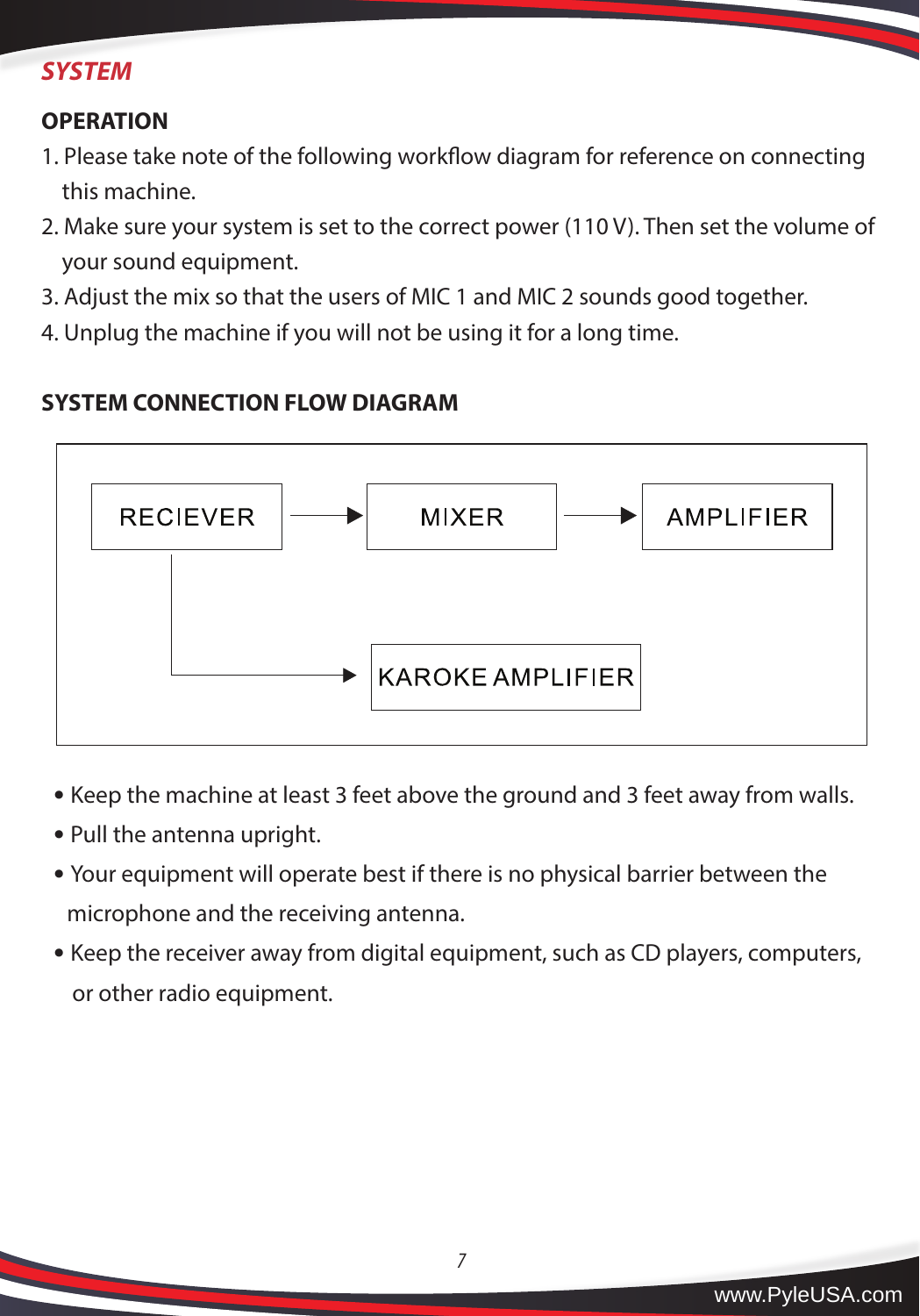# *TROUBLESHOOTING*

**Some common problems and their solutions are printed below.**

| <b>PROBLEM</b>                                                                     | <b>SOLUTION</b>                                                                                                                                                                                                                                                                                                            |
|------------------------------------------------------------------------------------|----------------------------------------------------------------------------------------------------------------------------------------------------------------------------------------------------------------------------------------------------------------------------------------------------------------------------|
| No sound;<br>RF light(s) not<br>glowing                                            | • Make sure the transmitter<br>• POWER switch is ON and the receiver is plugged into a<br>power source<br>• Check battery.<br>• Check receiver squelch setting.<br>• Check receiver antenna connection(s).<br>• Make sure antennas are in line of sight of transmitter.                                                    |
| No sound;<br>RF light(s) not<br>glowing                                            | . Turn up receiver audio VOLUME control<br>• Check for proper connection between receiver and<br>karaoke unit                                                                                                                                                                                                              |
| Received signal is<br>noisy; contains<br>extraneous sounds<br>with transmitter on. | • Check battery<br>• Remove local. Sources of RF interference.<br>• If using a quitar or other instrument, check connections.<br>. Two transmitters may be operating on the same<br>frequency. Locate and turn one off.<br>• Signal may be too weak, reposition antennas.<br>If possible, move them closer to transmitter. |
| Noise from receiver<br>with transmitter off.                                       | · Adjust receiver squelch control.<br>• Remove local sources of RF interference.<br>• Reposition receiver or antennas.                                                                                                                                                                                                     |
| Momentary loss of<br>sound as transmitter<br>is moved around<br>performing area.   | • Reposition receiver and perform another walkthrough<br>test and observe the RF indicators. If audio drop outs<br>persist, mark these dead spots in performing area and<br>avoid them during performance                                                                                                                  |